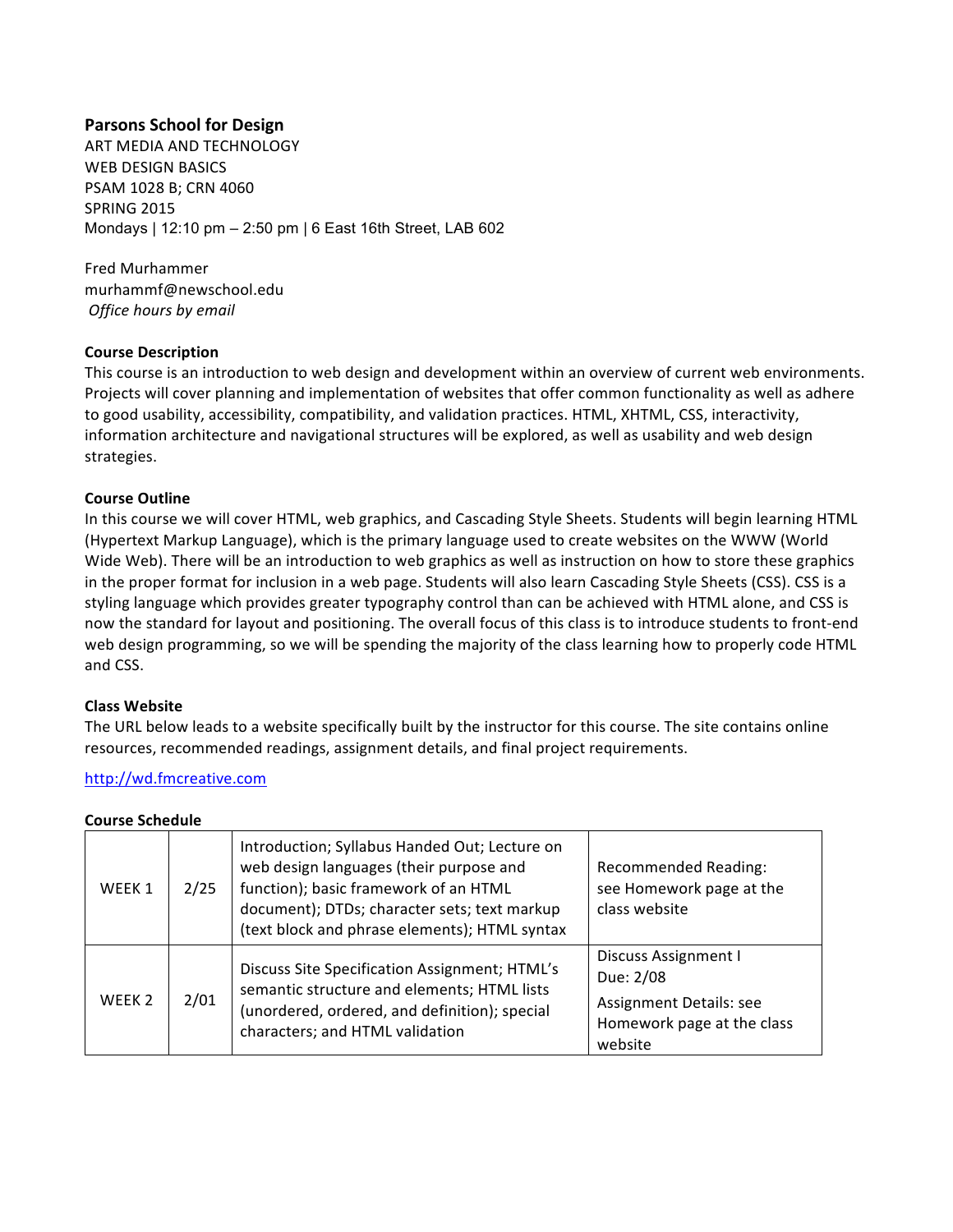| WEEK <sub>3</sub> | 2/08 | Assignment 1 is due; site folder; sub folders;<br>naming conventions, home page; linking site<br>pages together via a main navigation system                                                                                                                                                                            | <b>Recommended Reading:</b><br>see Homework page at the<br>class website                                                                                                                                                                                                                                                          |
|-------------------|------|-------------------------------------------------------------------------------------------------------------------------------------------------------------------------------------------------------------------------------------------------------------------------------------------------------------------------|-----------------------------------------------------------------------------------------------------------------------------------------------------------------------------------------------------------------------------------------------------------------------------------------------------------------------------------|
| WEEK4             | 2/22 | Overview of CSS and its syntax; Linking to an<br>external style sheet; CSS Box Model (width,<br>height, borders, padding, margins); building a<br>design template; understanding HSL, RGB and<br>Hexadecimal color models; how to define overall<br>page colors: and specify element foreground<br>and background color | <b>Discuss Assignment 2</b><br>Due: 2/29<br>Assignment Details: see<br>Homework page at the class<br>website                                                                                                                                                                                                                      |
| WEEK <sub>5</sub> | 2/29 | Assignment 2 is due; Overflow Control; working<br>with CSS text controls; and CSS list styling<br>controls; CSS validation; and web fonts                                                                                                                                                                               | Required Reading: Site<br><b>Overview &amp; Site Diagram</b><br>handout and Site Diagrams-<br><b>Mapping Your Website article</b><br>on the Homework page of the<br>class website                                                                                                                                                 |
| WEEK 6            | 3/07 | Image Discuss Site Diagram assignment; lecture<br>on web graphics and common web design grids;<br>and using Photoshop to create PNGs and JPEGs                                                                                                                                                                          | <b>Discuss Assignment 3:</b><br><b>Site Overview &amp; Site Diagram</b><br>Due: 3/14                                                                                                                                                                                                                                              |
| WEEK <sub>7</sub> | 3/14 | Assignment 3 is due; Image element for graphic<br>placement within an HTML document; aligning<br>text and images; embedded CSS; image for list<br>item; and background images                                                                                                                                           | <b>Recommended Reading:</b><br>see Homework page at the<br>class website                                                                                                                                                                                                                                                          |
| WEEK <sub>8</sub> | 3/28 | Laying out a thumbnails page; external<br>hyperlinks; anchor element's target attribute;<br>Jumpto links; mailto links; and URL variables                                                                                                                                                                               | Discuss Assignment 4<br>Due: 4/04<br>Assignment Details: see<br>Homework page at the class<br>website                                                                                                                                                                                                                             |
| WEEK <sub>9</sub> | 4/04 | Assignment 4 is due; Multi-column layouts;<br>laying out an image gallery with thumbnails for<br>navigating through display size graphics; and CSS<br>image swap                                                                                                                                                        | <b>Recommended Reading:</b><br>see Homework page at the<br>class website                                                                                                                                                                                                                                                          |
| <b>WEEK 10</b>    | 4/11 | Your Spec'd Design Comps is due; FTP; creating<br>and coding favicons; image maps; and creating a<br>table to hold tabular or statistical information                                                                                                                                                                   | Students should now be<br>working on their final project<br>website.<br>Students should bring their<br>website project to class in the<br>event time can be set aside for<br>in-class work.<br>Recommended Reading:<br>Students should thoroughly<br>read the details listed on the<br>Final Project page at the class<br>website |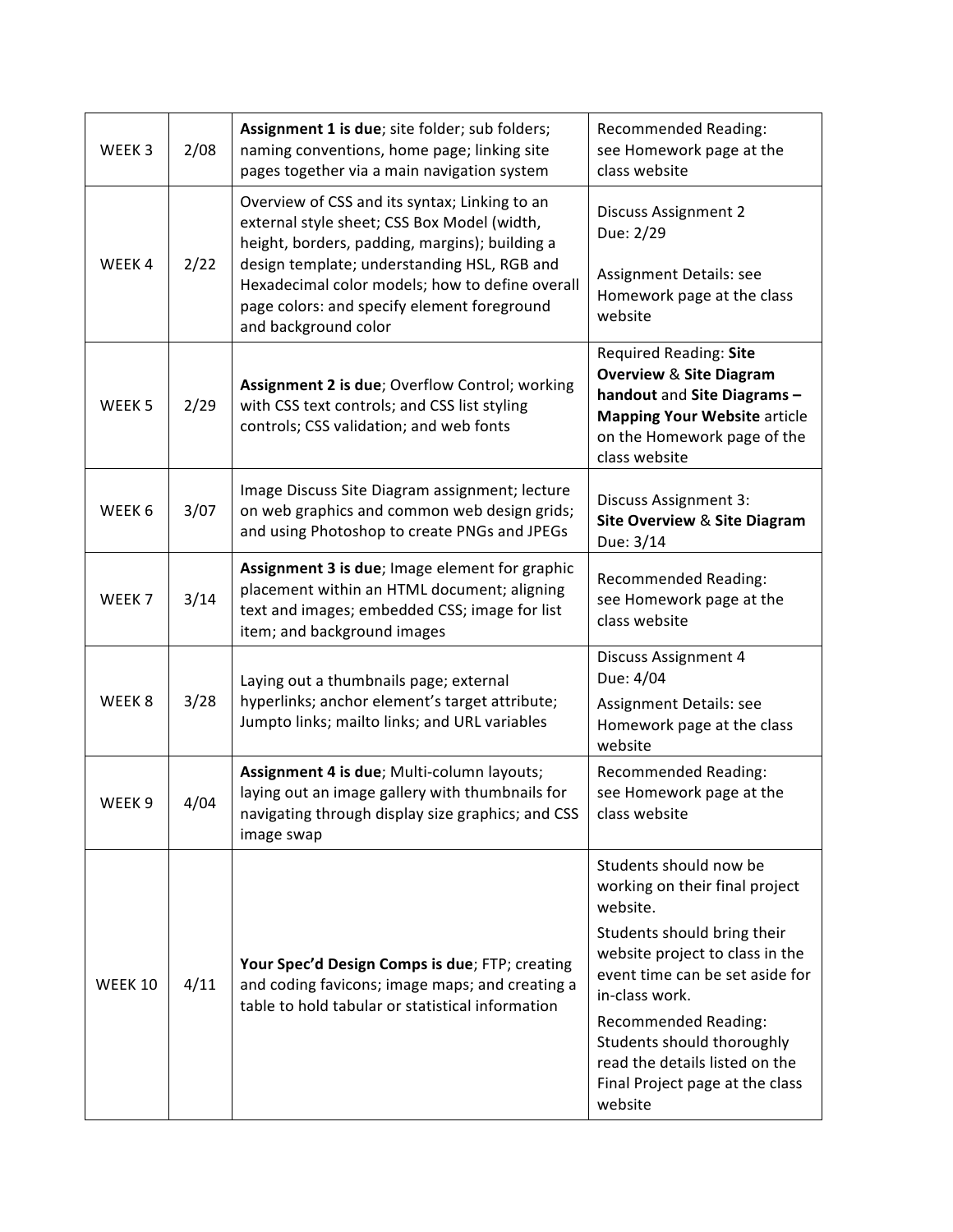| <b>WEEK 11</b> | 4/18 | Working with relative, absolute, and fixed<br>positioned elements; Layering items                                                                                                                                                                                                   | Recommended Reading:<br>see Homework page at the<br>class website<br>Students should be working on                  |
|----------------|------|-------------------------------------------------------------------------------------------------------------------------------------------------------------------------------------------------------------------------------------------------------------------------------------|---------------------------------------------------------------------------------------------------------------------|
|                |      |                                                                                                                                                                                                                                                                                     | their final project website.                                                                                        |
|                |      |                                                                                                                                                                                                                                                                                     | Students should bring their<br>website project to class in the<br>event time can be set aside for<br>in-class work  |
| WEEK 12        | 4/25 | Advanced CSS Styling: CSS text and image<br>rollovers; Psuedo Classes; rounded borders; box<br>and text drop shadows; background gradients<br>and size; multiple backgrounds                                                                                                        | Students should be working on<br>their final project website.                                                       |
|                |      |                                                                                                                                                                                                                                                                                     | Students should bring their<br>website project to class in the<br>event time can be set aside for<br>in-class work. |
| WEEK 13        | 5/02 | Intro to CSS Interactivity: CSS Transitions; CSS<br>Transformations; and CSS drop down menu                                                                                                                                                                                         | Students must bring the final<br>project website to the next<br>class.                                              |
| WEEK 14        | 5/09 | Student's complete Course Evaluations; review<br>and students' questions; students work<br>individually on their projects, during which time<br>they may solicit the instructor for help with any<br>technical issues. Remember to bring your final<br>project files to this class. | Students should be working on<br>their final project website,<br>which is due at the start of<br>5/16 class.        |
| <b>WEEK 15</b> | 5/16 | Final Project is due; ATTENDANCE IS MANDATORY; students present their<br>finished final project website                                                                                                                                                                             |                                                                                                                     |

# **Learning Outcomes**

By the successful completion of this course, students will be able to:

- 1. Foundational Knowledge of HTML
- 2. Foundational Knowledge of CSS
- 3. Create web ready images
- 4. Linking web pages together to form a website
- 5. Upload web files to a web server
- 6. Single and Multi column layouts
- 7. Students who attend class regularly and who do the outside work should be able to create a modest website by the end of this semester

# **Assessable Tasks**

In-Class Work

There will be in-class group exercises in which students are expected to participate. The instructor will provide the necessary files for in-class exercises. If students prefer they can use their own files for the inclass work.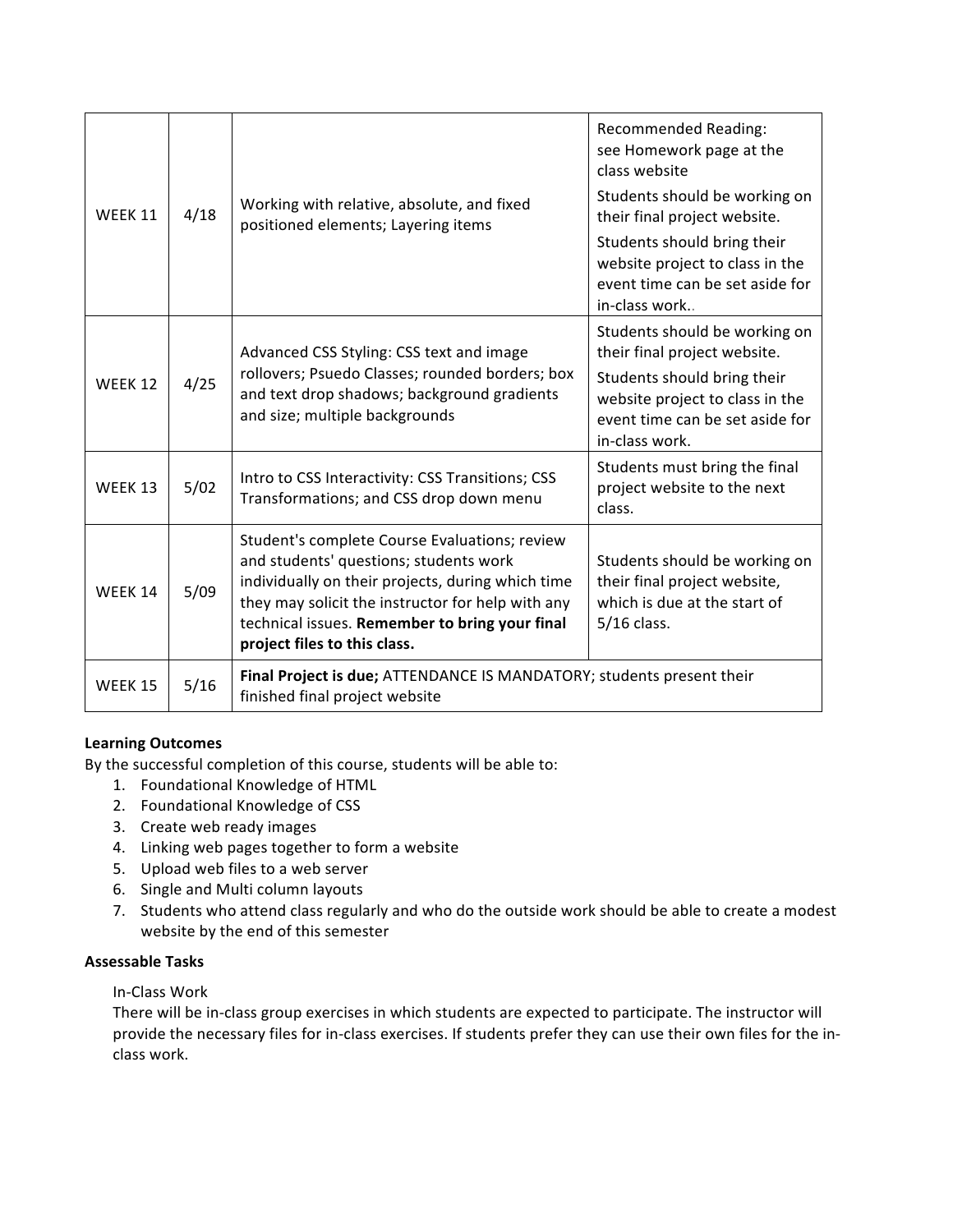## Outside Work

Periodically during this course the instructor will assign students outside work and/or readings. This work will help students to digest past and current lessons as well as to continue to advance successfully through the curriculum. Students should allocate time to do the outside work and readings, and to review notes and skills learned in each class lesson. Students should also allocate time to apply each session's lesson to their own work.

## Assignments

Students are required to complete the assignments listed below, which represent 40% of their total grade. The assignments will prepare students to construct their final project website. Students are expected to turn in their work at the due dates (see Turning in Assignments Late policy).

- Assignment 1: Marking Up a Text Document with HTML | due: 2/08
- Assignment 2: Basic Page Layout and Linking Site Pages | due: 2/29
- Assignment 3: Site Overview and Site Diagram | due: 3/14
- Assignment 4: Typeset via CSS and Adding Images to HTML pages | due: 4/04

## Final Project

All students will have to complete a 10-page final project web site and present it at the last class session. Students will choose the topic for their website project. Student should carefully read the website project requirements which is posted on the class website. The project will be graded by how successfully students are able to fulfill project requirements.

#### **Final Grade Calculation**

| Participation/Attendance | 10%  |
|--------------------------|------|
| Assignments              | 40%  |
| <b>Final Project</b>     | 50%  |
| <b>TOTAL</b>             | 100% |

#### **Midterm Evaluation**

Is based on your attendance, class participation and effort, and assignments completed by mid-semester.

#### **Required Reading**

See the Homework page at the class website

#### **Recommended Reading**

See the Homework page at the class website

#### **Resources**

Class Website: http://amt.fmcreative.com

Suggested Books

HTML5 & CSS3 (Visual QuickStart Guide 8th Edition) by: Elizabeth Castro and Bruce Hyslop Pub: Peachpit Press ISBN-10: 0-321-92883-0 ISBN-13: 978-0-321-92883-2

HTML 5 and CSS 3 By: Zak Ruvalcaba and Anne Boehm Pub: Murach ISBN: 978-1-890774-66-0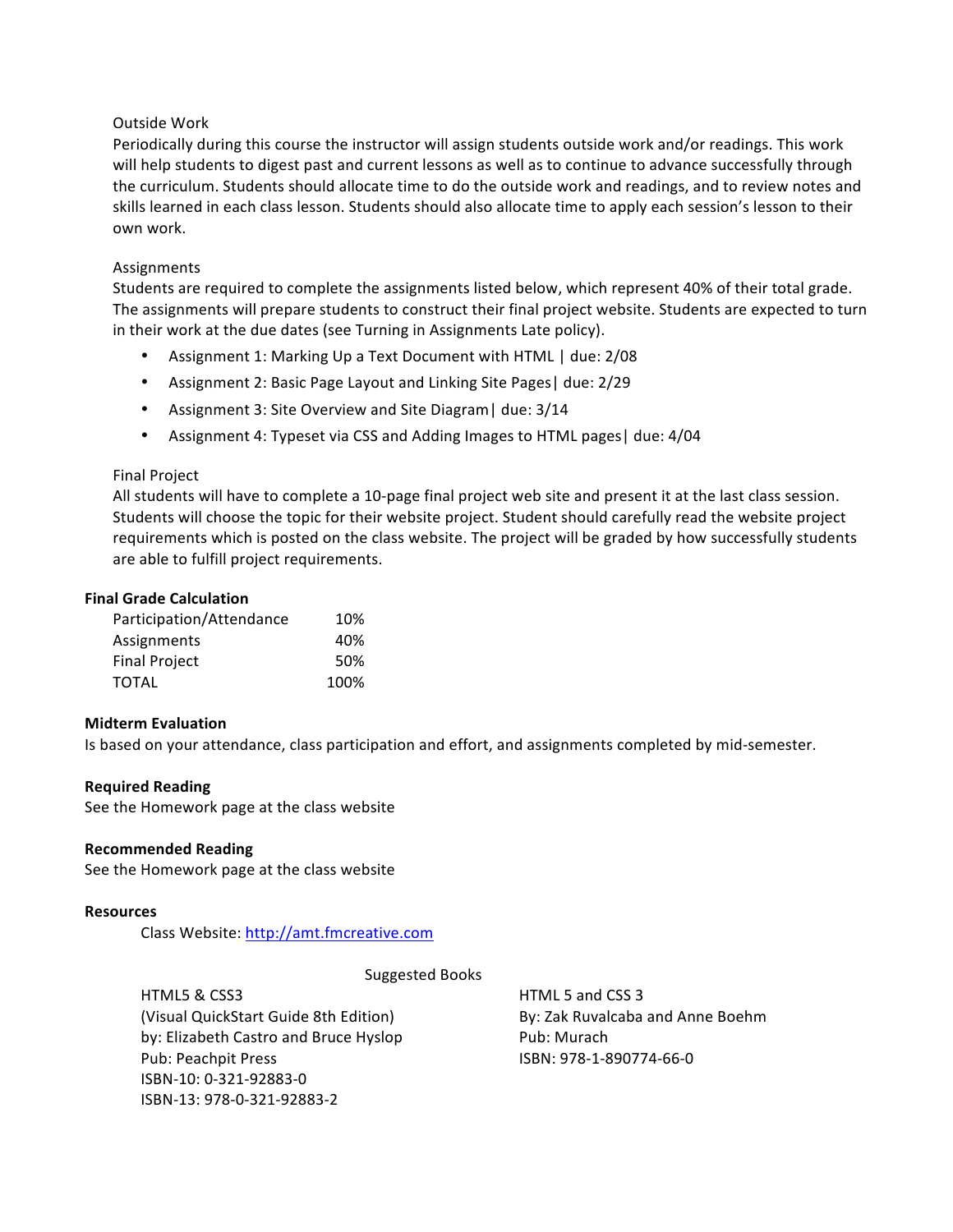## **Materials and Supplies**

Students should have access to online storage or obtain removable media, such as a USB thumb drive, to back up and save class work.

## **Holidays**

President's Day: Monday 2/15 Spring Break: 3/21/16 – 3/27/16

# **Grading Standards**

Students' grades will be based on their class participation, assignments, attendance, and a final project website. Turning in assignments or the final project late will lower your grade. Your final project, which will be discussed thoroughly in class, will be due at the beginning of the last class session. **Students are required to attend the last class.**

## Absences

Students are allowed a maximum of three absences (this is in accordance with the New School policy of 80% attendance, as listed in the student handbook). It is suggested that students who miss a class email me to obtain a list of the topics covered in that class. They should also obtain class notes from fellow classmates and check the class web site for assignments. REMEMBER attendance is part of your grade.

## Tardiness and Leaving

University policy, as stated in the Student Handbook, also requires that chronic tardiness and leaving class early shall be accrued toward absences. A student is tardy if he/she arrives after I have taken roll. When a student is tardy, it is the student's responsibility to request that the instructor mark him/her present.

# Participation Policy

Students are expected to come prepared for each class session (see the above In-Class Work and Outside Work topics). They should also prepare for each class by practicing the skills learned in class between class sessions — ideally applying each lesson to their own work. Remember that class participation is part of your grade. (Please see Final Grade Calculation above.)

#### Turning in Assignments Late

Assignments must be turned in at the beginning of the class on the day they are due. Any assignment turned in late will be deducted one full grade point. Any assignment that is more than a week late will receive either further grade point deductions or a failing grade. It is each student's responsibility to turn in his or her assignments on time. If a student cannot attend class on the day an assignment is due, then they should email the instructor their assignment the day before it is due.

#### Final Project

The final project website must be turned-in at the beginning of the last class session. (See the Final Project **Requirements page at the class website**.) Extensions will only be granted to students who have serious extenuating circumstances that prevented them completing their project on time. Since the University requires that grades must be assigned within a week after the last class session the largest extension that can be granted is 4 days, which allows time for the instructor to grade your work. Late projects will be deducted one full grade point.

Examples of serious extenuating circumstances are: serious illness requiring hospitalization, a death in a student's immediate family, or a being victim of a violent crime.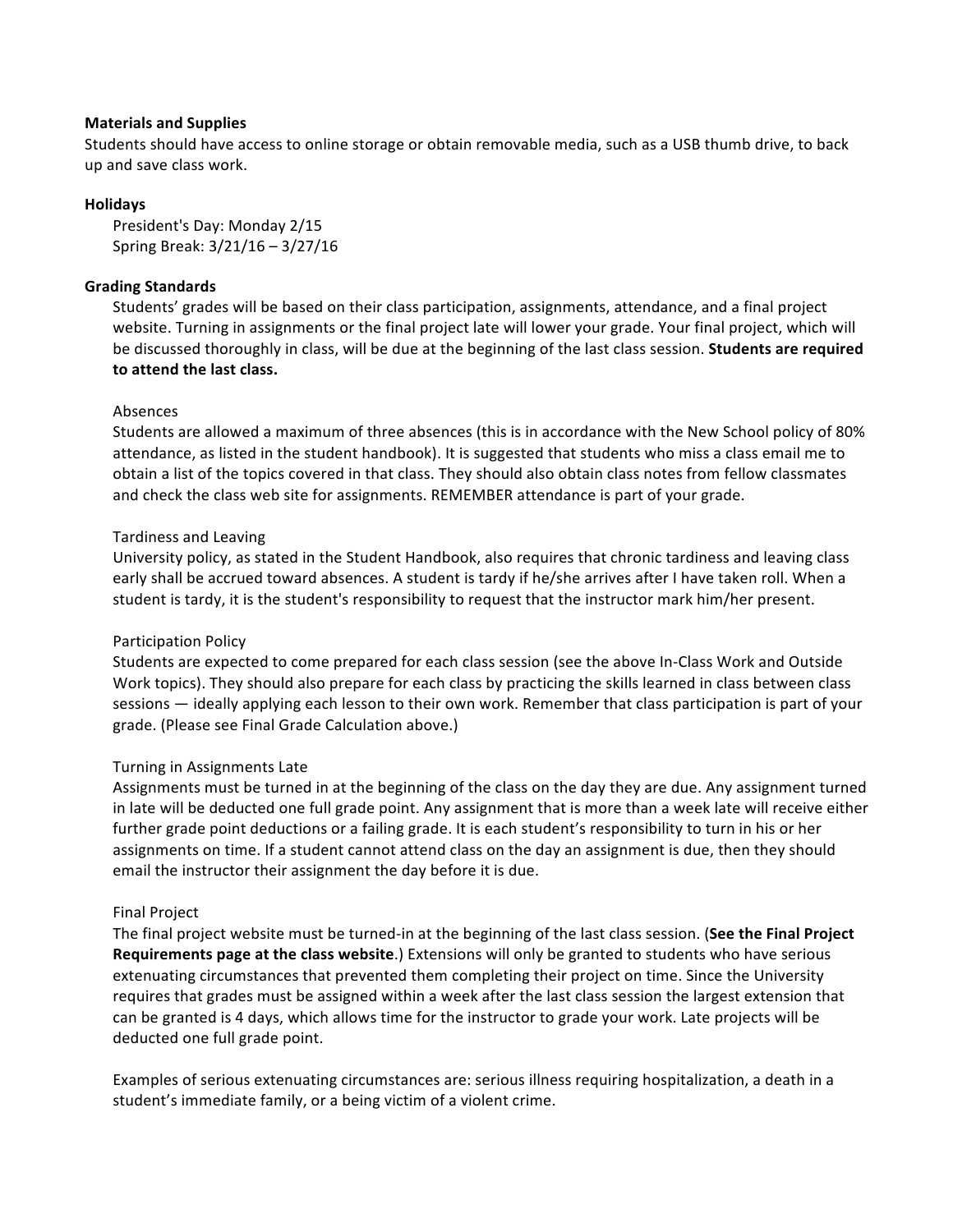Students who have serious extenuating circumstance and need more time then the above extension may want to consider applying for an Incomplete grade through their academic advisor.

#### **Undergraduate**

A [4.0; 96–100%] Work of exceptional quality, which often goes beyond the stated goals of the course

A- [3.7; 91 - 95%] Work of very high quality

B+ [3.3; 86–90%] Work of high quality that indicates substantially higher than average abilities

B [3.0; 81–85%] Very good work that satisfies the goals of the course

B- [2.7; 76–80%] Good work

C+ [2.3; 71–75%] Above-average work

C [2.0; 66–70%] Average work that indicates an understanding of the course material; passable Satisfactory completion of a course is considered to be a grade of C or higher.

 $C - [1.7; 61 - 65%]$ Passing work but below good academic standing

D [1.0; 46-60%] Below-average work that indicates a student does not fully understand the assignments; Probation level though passing for credit

 $F$  [0.0; 0-45%] Failure, no credit

#### **Grade of W**

The grade of W may be issued by the Office of the Registrar to a student who officially withdraws from a course within the applicable deadline. There is no academic penalty, but the grade will appear on the student transcript. A grade of W may also be issued by an instructor to a graduate student (except at Parsons and Mannes) who has not completed course requirements nor arranged for an Incomplete.

#### **Grade of Z**

The grade of Z is issued by an instructor to a student who has not attended or not completed all required work in a course but did not officially withdraw before the withdrawal deadline. It differs from an "F," which would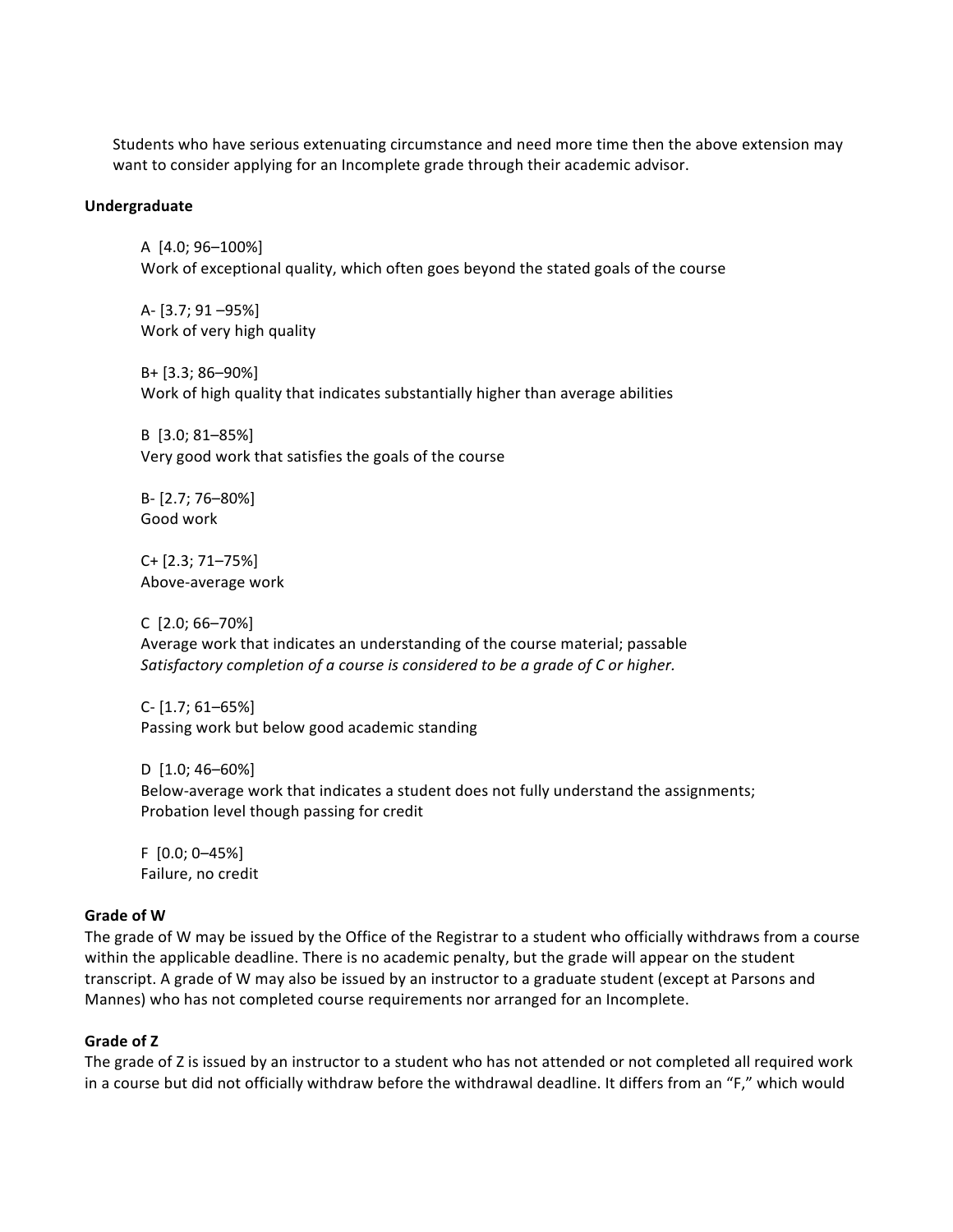indicate that the student technically completed requirements but that the level of work did not qualify for a passing grade.

#### **Grades of Incomplete**

The grade of I, or temporary incomplete, may be granted to a student under unusual and extenuating circumstances, such as when the student's academic life is interrupted by a medical or personal emergency. This mark is not given automatically but only upon the student's request and at the discretion of the instructor. A Request for Incomplete form must be completed and signed by student and instructor. The time allowed for completion of the work and removal of the "I" mark will be set by the instructor with the following limitations:

Undergraduate students: Work must be completed no later than the seventh week of the following fall semester for spring or summer term incompletes and no later than the seventh week of the following spring semester for fall term incompletes. Grades of "I" not revised in the prescribed time will be recorded as a final grade of "F" by the Registrar's Office.

## **Divisional, Program and Class Policies**

## • Responsibility

Students are responsible for all assignments, even if they are absent. Late assignments, failure to complete the assignments for class discussion and/or critique, and lack of preparedness for in-class discussions, presentations and/or critiques will jeopardize your successful completion of this course.

## ● Participation

Class participation is an essential part of class and includes: keeping up with reading, assignments, projects, contributing meaningfully to class discussions, active participation in group work, and coming to class regularly and on time.

# ● Attendance

Parsons' attendance guidelines were developed to encourage students' success in all aspects of their academic programs. Full participation is essential to the successful completion of coursework and enhances the quality of the educational experience for all, particularly in courses where group work is integral; thus, Parsons promotes high levels of attendance. Students are expected to attend classes regularly and promptly and in compliance with the standards stated in the course syllabus.

While attendance is just one aspect of active participation, absence from a significant portion of class time may prevent the successful attainment of course objectives. A significant portion of class time is generally defined as the equivalent of three weeks, or 20%, of class time. Lateness or early departure from class may be recorded by the instructor as one full absence. Students may be asked to withdraw from a course if habitual absenteeism or tardiness has a negative impact on the class environment. Members of the faculty are expected to provide syllabi in which course objectives and assessment criteria are described, in writing, at the beginning of the term. The syllabus should also articulate how attendance is assessed with respect to active participation.

At Parsons, attendance and lateness are assessed as of the first day of classes. Students who register after a class has begun are responsible for any missed assignments and coursework. Students who must miss a class session should notify the instructor and arrange to make up any missed work as soon as possible. A student who anticipates an extended absence should immediately inform the faculty and his or her program advisor. Advance approval for an extended absence is required to ensure successful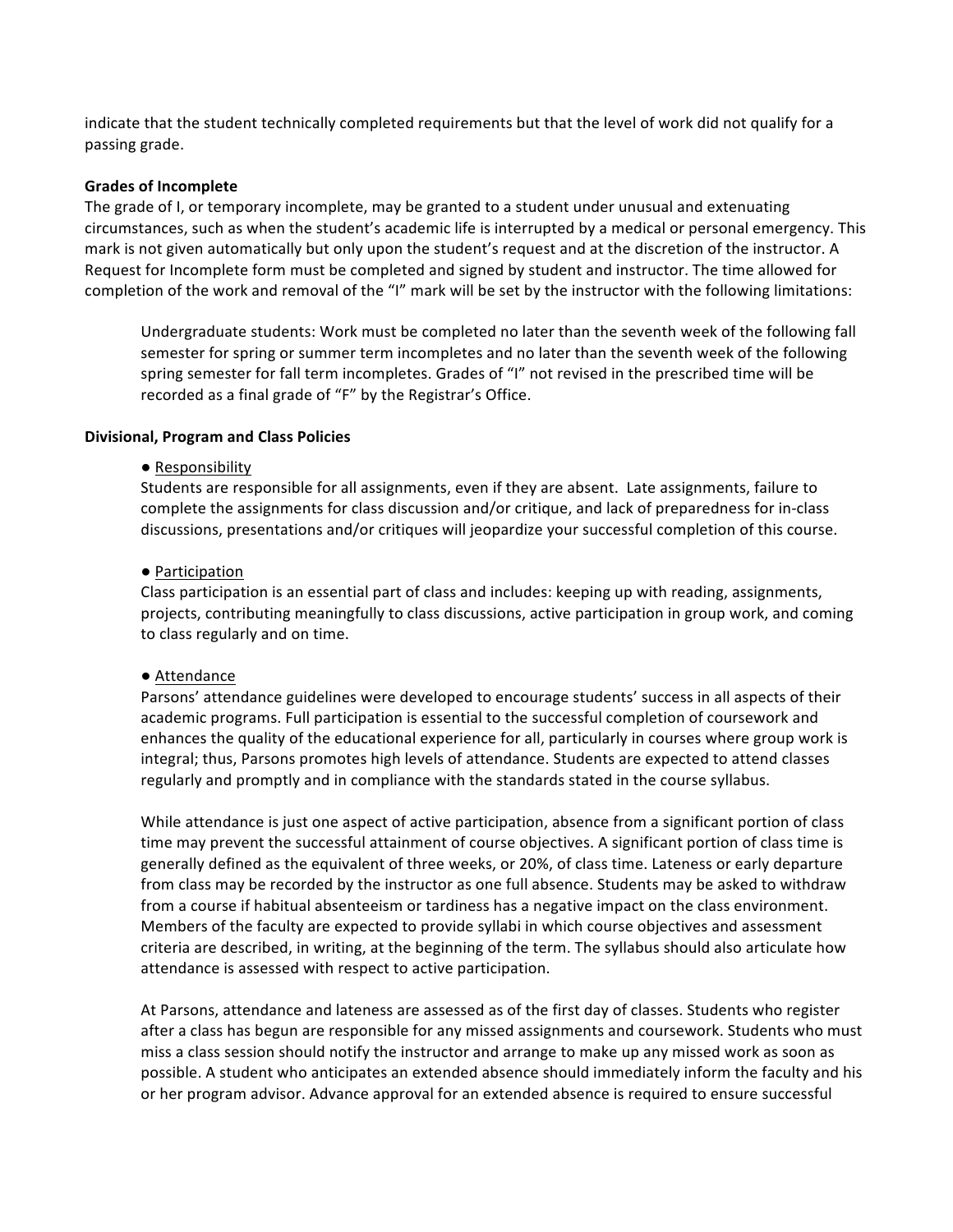completion of the course. Withdrawal from the course may be recommended if the proposed absence would compromise a student's ability to meet course objectives.

Finally, faculty are asked to notify the student's advisor for any student who misses two consecutive class sessions without explanation or who otherwise miss a significant portion of class time. Following two absences, students may be asked to speak with their advisor to review any impediments to their successful performance in class and, if so, to provide confirmation to the faculty member that such a conversation took place.

## Religious Absences and Equivalent Opportunity

Pursuant to Section 224-a of the New York State Education Laws, any student who is absent from school because of his or her religious beliefs will be given an equivalent opportunity to register for classes or make up any examination, study, or work requirements which he or she may have missed because of such absence on any particular day or days. The student must inform the instructor at the beginning of the course of any anticipated absences due to religious observance.

## ● Canvas

Use of Canvas may be an important resource for this class. Students should check it for announcements before coming to class each week.

## ● Delays

In rare instances, I may be delayed arriving to class. If I have not arrived by the time class is scheduled to start, you must wait a minimum of thirty minutes for my arrival. In the event that I will miss class entirely, a sign will be posted at the classroom indicating your assignment for the next class meeting.

# ● Electronic Devices

The use of electronic devices (phones, tablets, laptops, cameras, etc.) is permitted when the device is being used in relation to the course's work. All other uses are prohibited in the classroom and devices should be turned off before class starts.

# ● Academic Honesty and Integrity

The New School views "academic honesty and integrity" as the duty of every member of an academic community to claim authorship for his or her own work and only for that work, and to recognize the contributions of others accurately and completely. This obligation is fundamental to the integrity of intellectual debate, and creative and academic pursuits. Academic honesty and integrity includes accurate use of quotations, as well as appropriate and explicit citation of sources in instances of paraphrasing and describing ideas, or reporting on research findings or any aspect of the work of others (including that of faculty members and other students). Academic dishonesty results from infractions of this "accurate use". The standards of academic honesty and integrity, and citation of sources, apply to all forms of academic work, including submissions of drafts of final papers or projects. All members of the University community are expected to conduct themselves in accord with the standards of academic honesty and integrity. Please see the complete policy in the Parsons Catalog.

It is the responsibility of students to learn the procedures specific to their discipline for correctly and appropriately differentiating their own work from that of others. Compromising your academic integrity may lead to serious consequences, including (but not limited to) one or more of the following: failure of the assignment, failure of the course, academic warning, disciplinary probation, suspension from the university, or dismissal from the university.